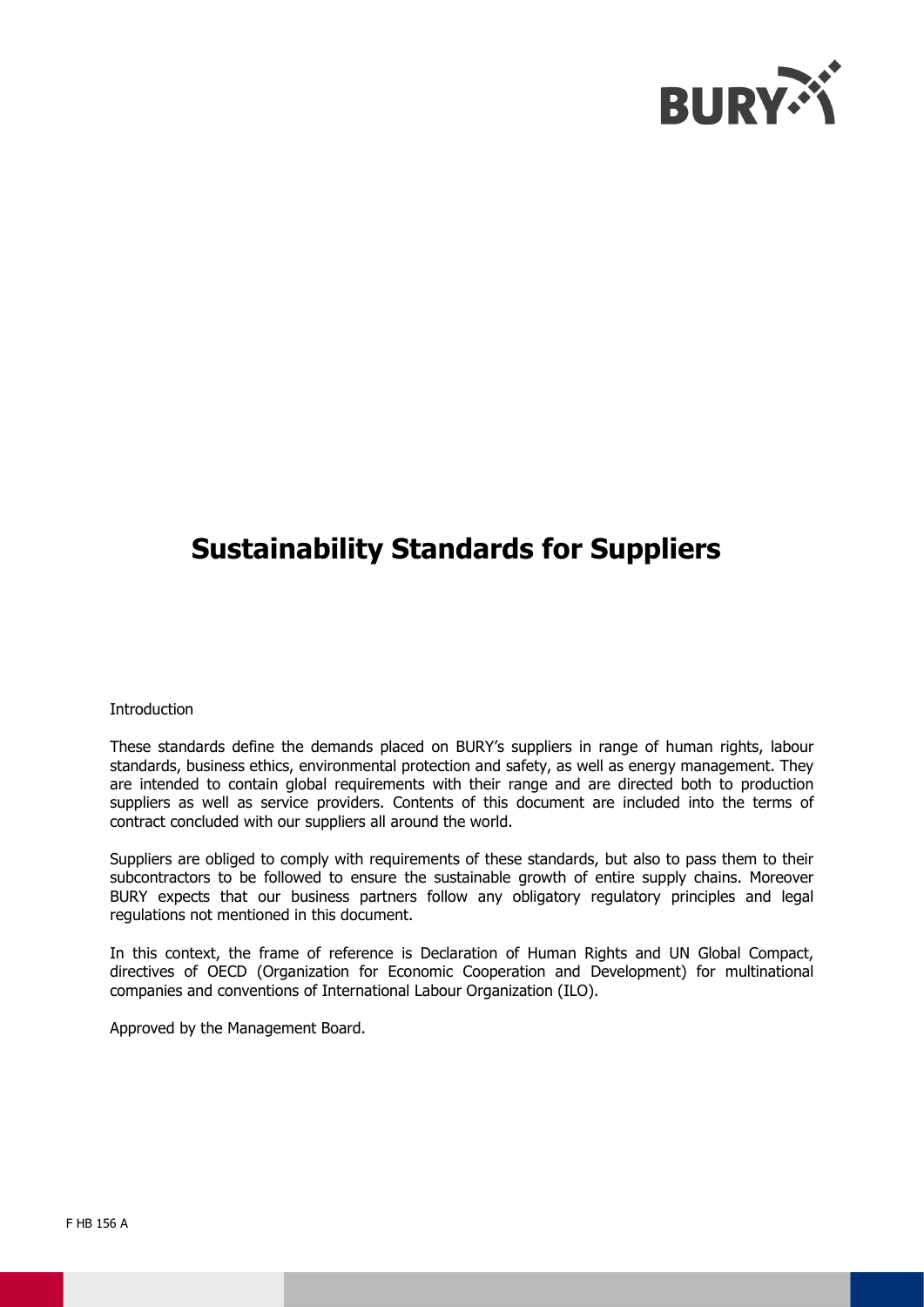

## I. Labour standards

| 1.       | <b>Management system</b>                                                   | Suppliers should obtain ISO 45001 Occupational Health and Safety<br>management certificate.                                                                                                                                                                                                                                                                                                                                                  |  |  |  |
|----------|----------------------------------------------------------------------------|----------------------------------------------------------------------------------------------------------------------------------------------------------------------------------------------------------------------------------------------------------------------------------------------------------------------------------------------------------------------------------------------------------------------------------------------|--|--|--|
| 2.       | <b>Health and safety at</b><br>the workplace                               | Suppliers as employers guarantee security and health protection at the<br>workplace, at least in range of national provisions in force and supports<br>constant development in order to improve the working conditions at the<br>same time.                                                                                                                                                                                                  |  |  |  |
| 3.<br>4. | <b>Respect of human rights</b><br>Freedom of choice of                     | Suppliers are obliged to respect the internationally approved human rights. In<br>regards with all business actions taken in range of their influence, suppliers are<br>to be concerned about not being involved in actions of violating human rights or<br>by themselves, their business partners or subcontractors.<br>Forced or compulsory labour is not allowed. Employees must be free to                                               |  |  |  |
|          | employment                                                                 | terminate the employment contract in accordance with the relevant terms<br>of notice.                                                                                                                                                                                                                                                                                                                                                        |  |  |  |
| 5.       | <b>Prohibition of child labour</b>                                         | It is not allowed, at any stage of production or treatment, to using child<br>labour. Suppliers are obliged to respect at least the conventions of the<br>International Labour Organization related to the minimal age of an employee<br>and the prohibition of child labour.<br>Child growth cannot be in no way restrained. Their safety and health cannot<br>be endangered.                                                               |  |  |  |
| 6.       | <b>Equal</b><br>opportunities/<br>prohibition of<br>discrimination         | Suppliers are obliged to provide equal opportunities regarding employment<br>and to eliminate any signs of discrimination. Discrimination of employees<br>cannot take place e.g. because of their origin, nationality, skin colour, religion,<br>outlook, political and association activities, gender, orientation, disability,<br>sickness or pregnancy.                                                                                   |  |  |  |
| 7.       | <b>Freedom of association</b><br>and the right of collective<br>bargaining | Suppliers must guarantee freedom of association and effective recognition<br>of the right for collective bargaining. It needs to be guaranteed, that the<br>employees can openly communicate with the management of the company<br>about work conditions without fear of consequences. Employees' freedom of<br>association, joining the union, appointing representatives and being<br>appointed is respected.                              |  |  |  |
| 8.       | Justice in terms of pay,<br>working hours and social<br>benefits.          | Salary and social security benefits must comply with the fundamental<br>principles connected to minimum wage, the applicable regulations related<br>to overtime and social benefits dictated by a regulation work time and<br>holiday/ off-time must correspond to at least provisions in force, industry<br>standards or appropriate conventions of the International Labour<br>Organization, depending on which regulation is more severe. |  |  |  |
| 9.       | <b>Privacy and data</b><br>protection                                      | When collecting, storing, processing or transferring personal data (e.g.<br>name, address, telephone number, date of birth, health information)<br>relating to employees, customers or other third parties, Suppliers must take<br>great care and maintain strict confidentiality, while also observing applicable<br>laws and rules.                                                                                                        |  |  |  |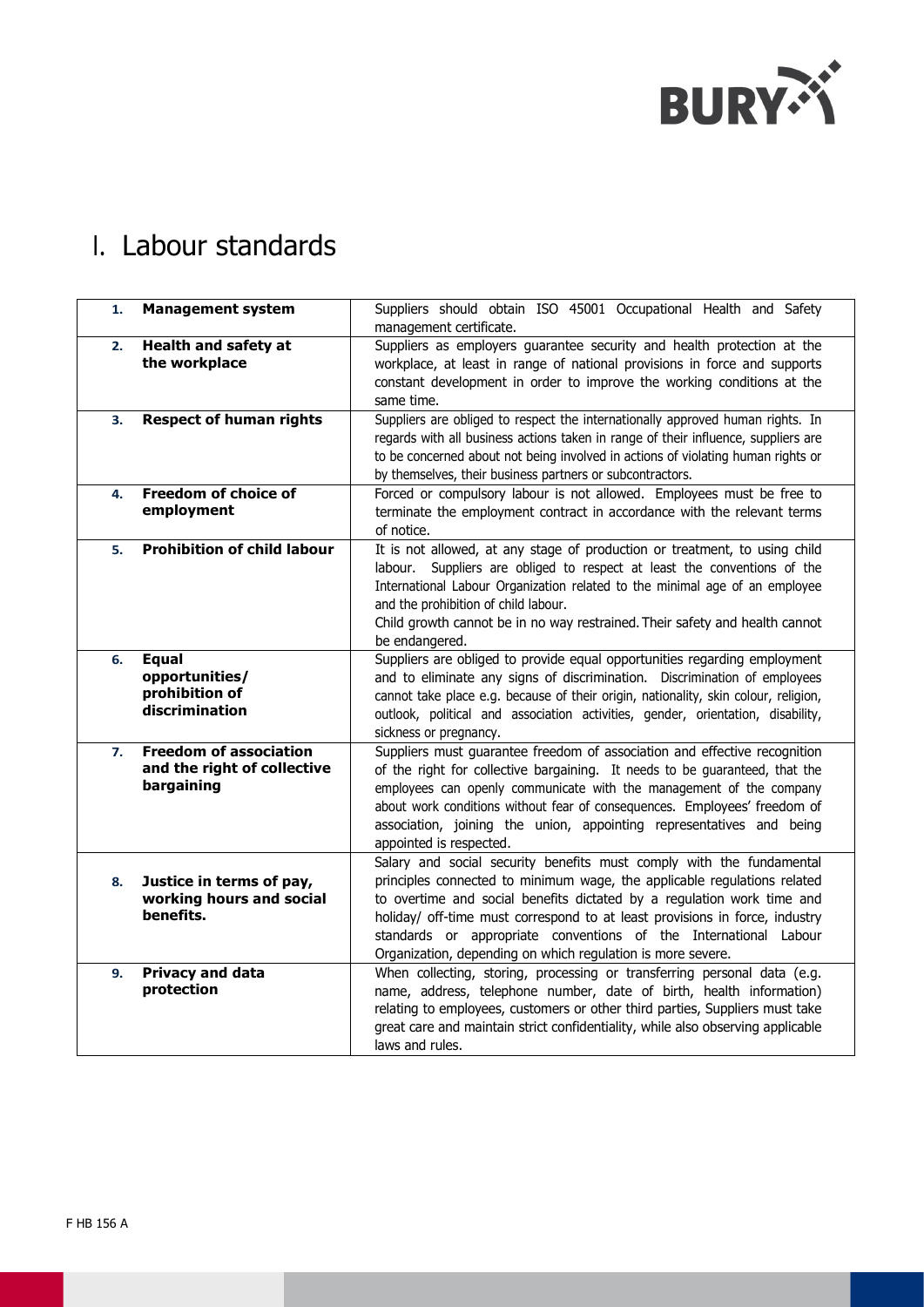

# II. Environmental protection, energy use and safety.

| 1. | <b>Management system</b>                          | Suppliers should obtain ISO 14001 Environmental management<br>certificate. Additionally Suppliers which obtain ISO 50001 Energy<br>management system are preferred.                                                                                                                                                                                                                                                                                                                                                                                                                                       |  |  |
|----|---------------------------------------------------|-----------------------------------------------------------------------------------------------------------------------------------------------------------------------------------------------------------------------------------------------------------------------------------------------------------------------------------------------------------------------------------------------------------------------------------------------------------------------------------------------------------------------------------------------------------------------------------------------------------|--|--|
| 2. | <b>Responsibility for</b><br>environment.         | In the context of environmental issues, suppliers have to follow the<br>precautionary principles, take initiatives to support greater environmental<br>responsibility and foster development and dissemination of cleaner<br>technologies.                                                                                                                                                                                                                                                                                                                                                                |  |  |
| 3. | <b>Environmentally friendly</b><br>manufacturing. | At all stages of production optimum protection of the environment must<br>be guaranteed. Proactive attitude aimed at eliminating or minimizing the<br>consequences of accidents that can have a negative impact on the<br>environment is understood here. Particular importance is attributed to<br>the use and development of technologies that:<br>- reduces water and electricity,<br>- minimizes air pollution,<br>- minimizes waste and allow to implement sustainable resources<br>management<br>They can be characterized by the use of strategies for emission<br>reduction, reuse and recycling. |  |  |
| 4. | <b>Environmentally friendly</b><br>products.      | All the products throughout the supply chain must comply with<br>environmental standards adopted for a given market segment and laws.<br>This applies to both complete product life cycle, as well as the materials<br>used. Chemicals and other materials which may threaten the environment<br>as a result of the release must be clearly identified. The management of<br>hazardous materials is especially created for them so that they could be<br>used, transported, stored, recovered, reused and disposed of on the basis<br>of appropriate procedures.                                          |  |  |
| 5. | <b>Energy management</b>                          | Suppliers should follow a systematic approach in achieving improvement<br>of energy performance and efficiency in order to continually reduce their<br>energy use and consumption and therefore their energy costs and their<br>greenhouse gas emissions, with particular focus on increase of renewable<br>energy sources.                                                                                                                                                                                                                                                                               |  |  |
| 6. | Safety and quality of<br>products.                | At the time of shipping all the products and services must meet the<br>established criteria under the contract in terms of quality, guarantee<br>active and passive safety and allow their safe use as intended.                                                                                                                                                                                                                                                                                                                                                                                          |  |  |